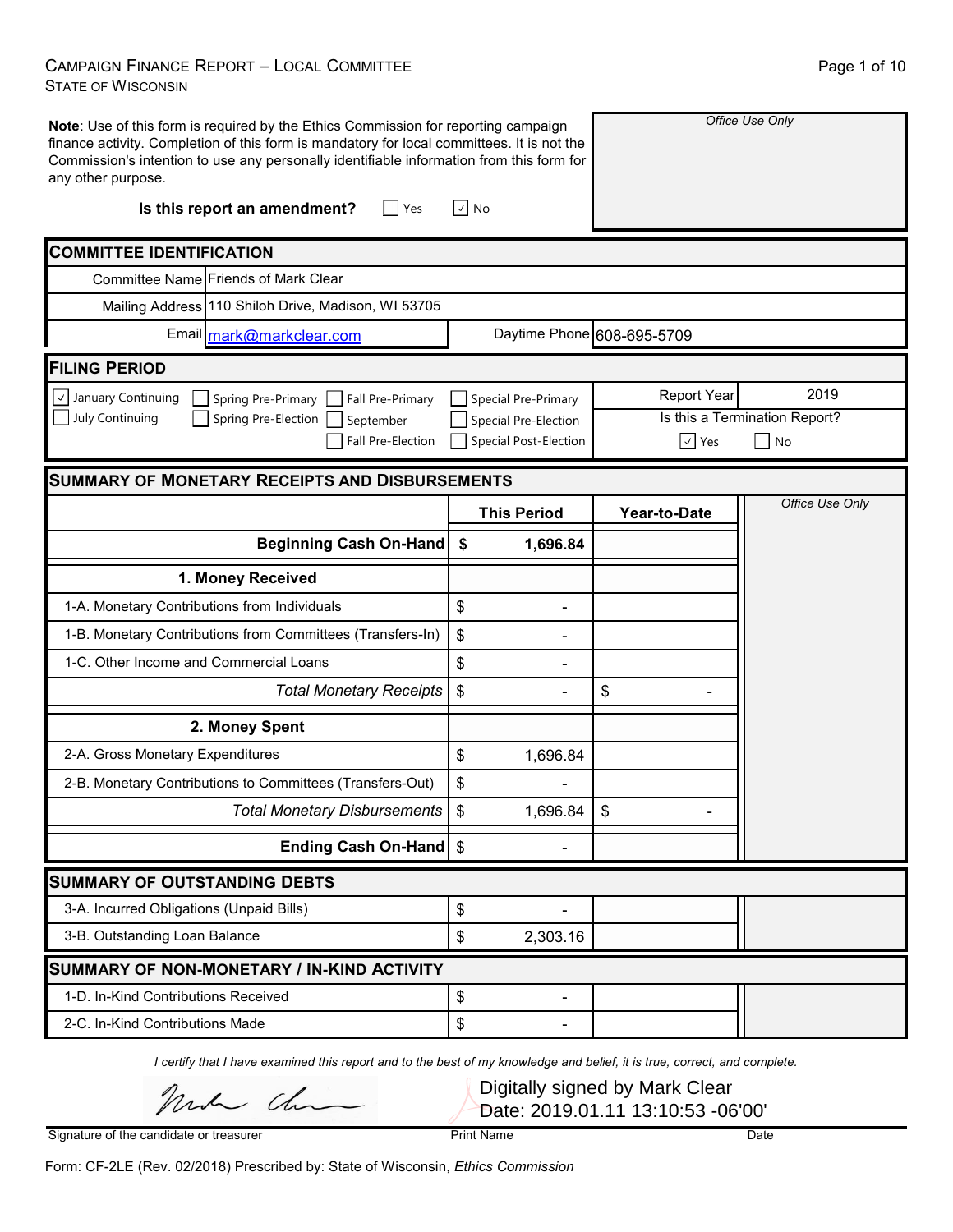**Income** Schedule 1-A

# **Monetary Contributions from Individuals (Including Personal Loans)** Page 2 of 10

| <b>Date</b> | Name | <b>Address</b> | City | $\sim$ $\sim$<br>$\mathbf{\sigma}$ | Zip | <b>Occupation</b> | <b>Comments</b> | Amount |
|-------------|------|----------------|------|------------------------------------|-----|-------------------|-----------------|--------|
|             | NONE |                |      |                                    |     |                   |                 |        |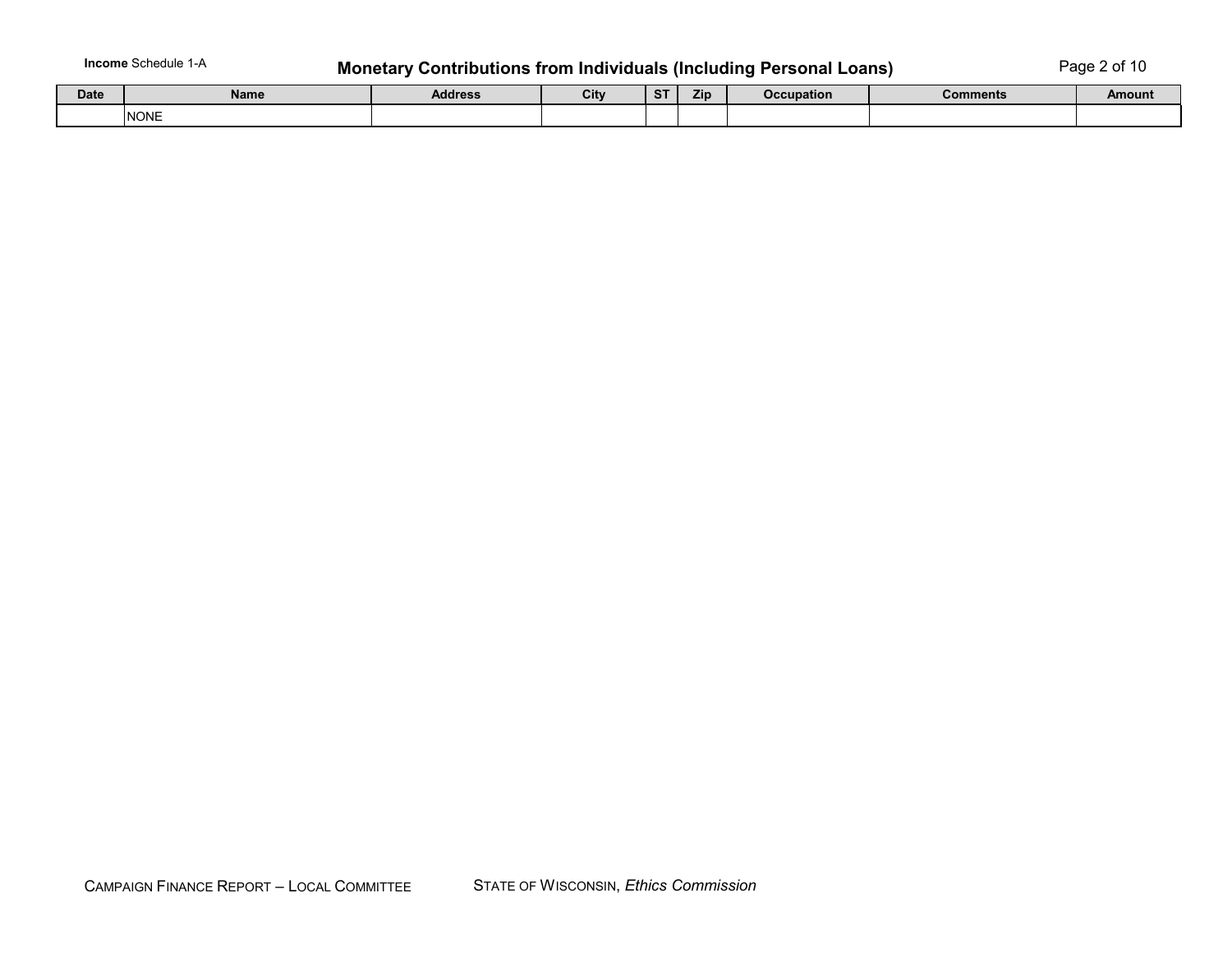# **Monetary Contributions from Committees (Transfers-In)** Page 3 of 10

| Date | <b>Committee Name</b> | <b>Address</b> | City | -ST | Zip | <b>Comments</b><br>_______ | Amount |
|------|-----------------------|----------------|------|-----|-----|----------------------------|--------|
|      | <b>NONE</b>           |                |      |     |     |                            |        |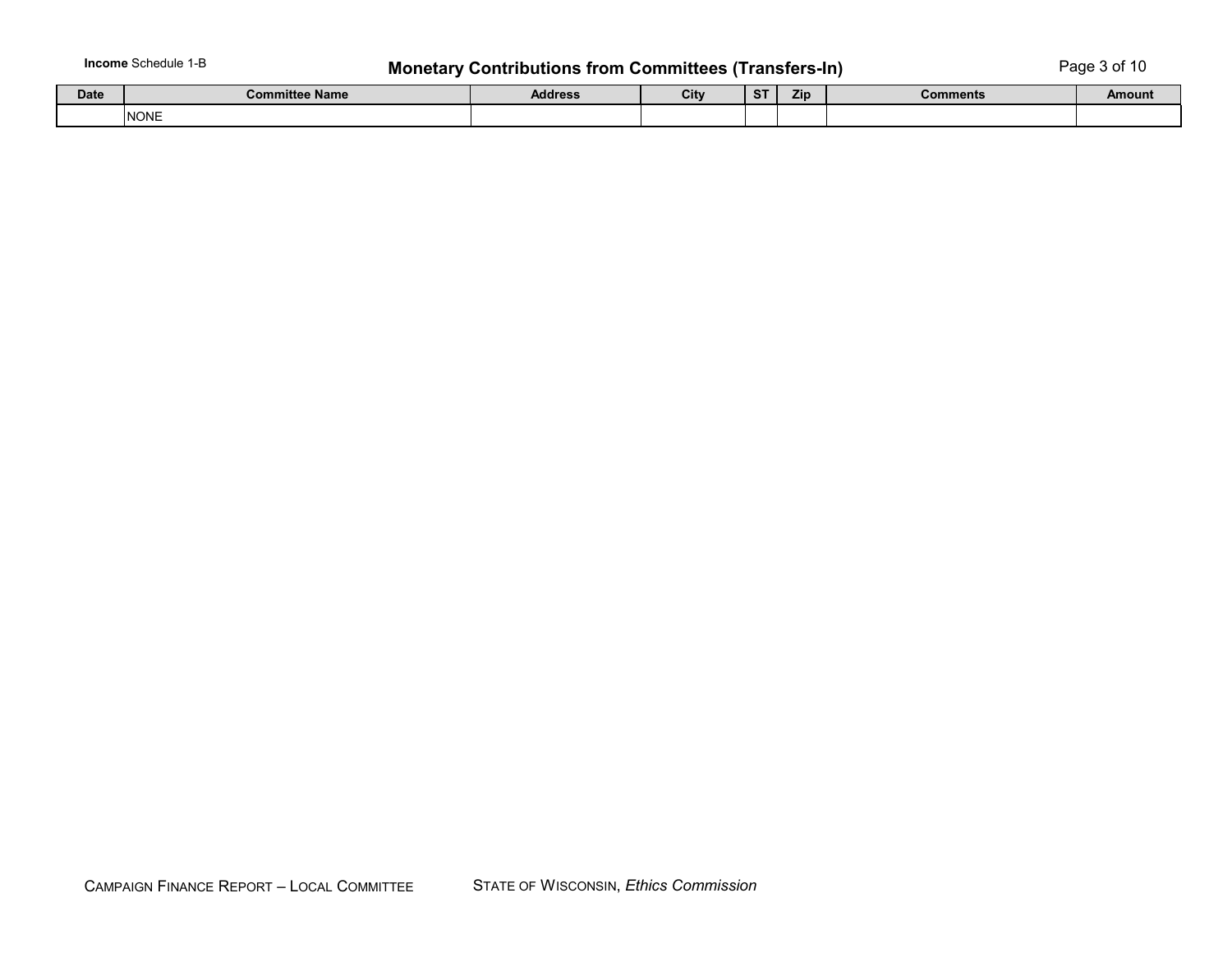|  | <b>Income Schedule 1-C</b> |  |
|--|----------------------------|--|
|--|----------------------------|--|

### **Other Income and Commercial Loans**

Page 4 of 10

| Date | Name             | <b>Address</b> | Citv | $\sim$ $\tau$<br>. . | 7it. | <b>Reason for I</b><br>* Income | <b>Comments</b> | <b>Amount</b> |
|------|------------------|----------------|------|----------------------|------|---------------------------------|-----------------|---------------|
|      | <b>NONE</b><br>. |                |      |                      |      |                                 |                 |               |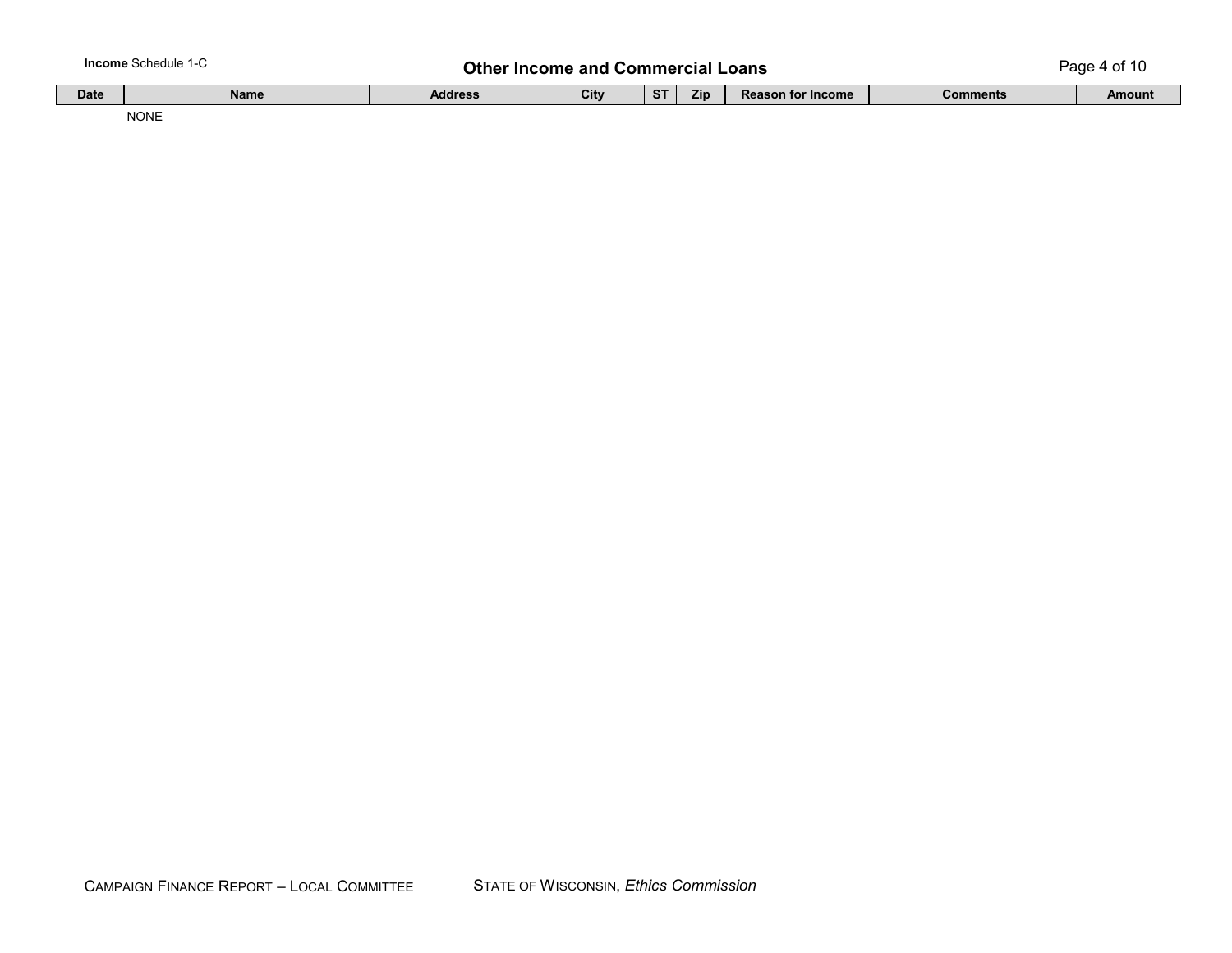|             | lncome Schedule<br>. | <b>Contributions Received / Non-Monetary</b><br>In-Kind                | <sup>,</sup> Income | . 5 of<br>مممر |  |  |  |
|-------------|----------------------|------------------------------------------------------------------------|---------------------|----------------|--|--|--|
| <b>Date</b> | Name                 | Zip<br>City<br><b>CT</b><br><b>Address</b><br><b>Comments</b><br>. J I |                     |                |  |  |  |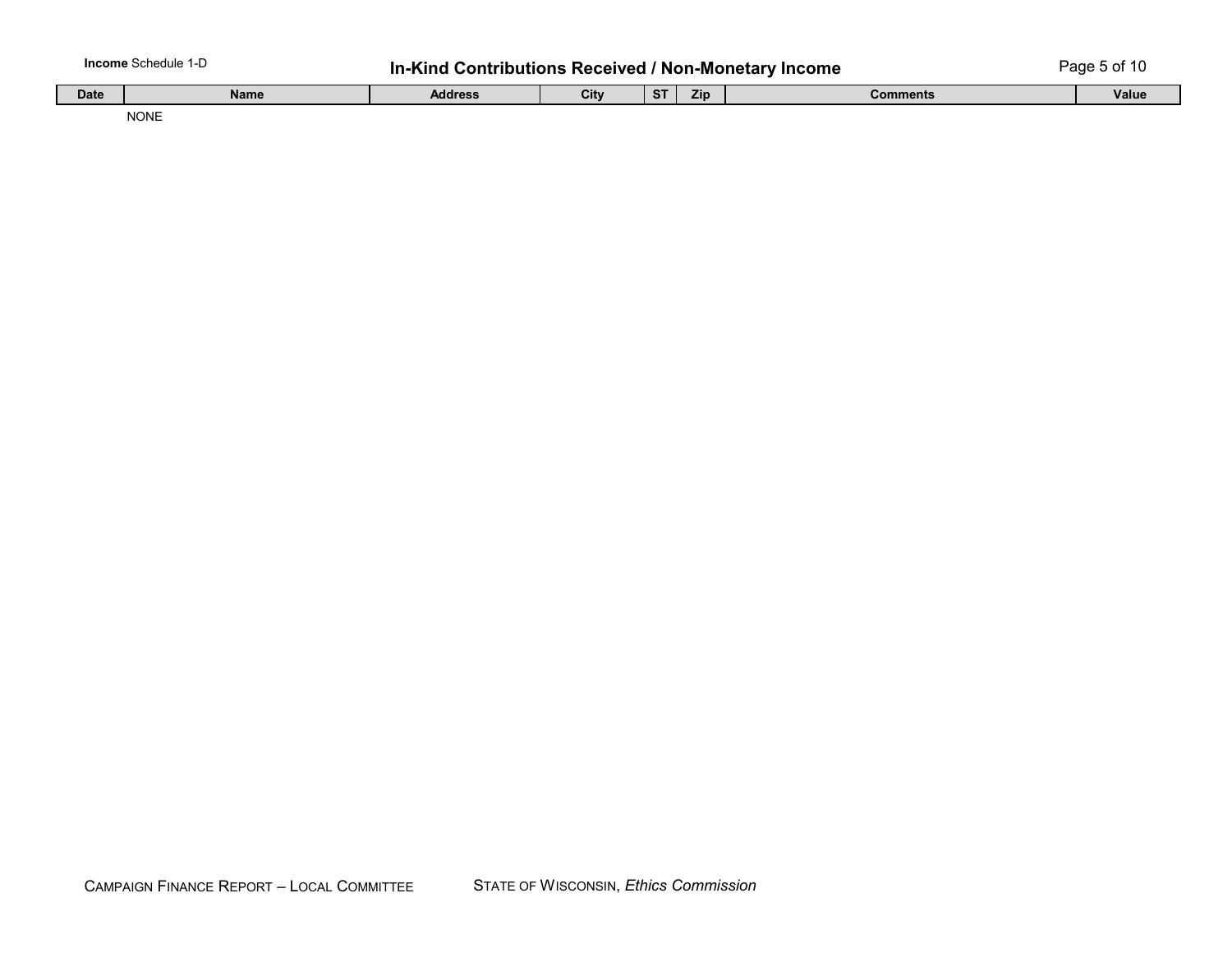|             | Disbursements Schedule 2-A |                  | <b>Gross Monetary Expenditures</b> |           |     |                    |          | Page 6 of 10 |
|-------------|----------------------------|------------------|------------------------------------|-----------|-----|--------------------|----------|--------------|
| <b>Date</b> | Name                       | <b>Address</b>   | City                               | <b>ST</b> | Zip | <b>Purpose</b>     | Comments | Amount       |
|             | 8/10/2018 Mark Clear       | 110 Shiloh Drive | Madisor                            | WI        |     | 53705 Loan payment |          | .696.84      |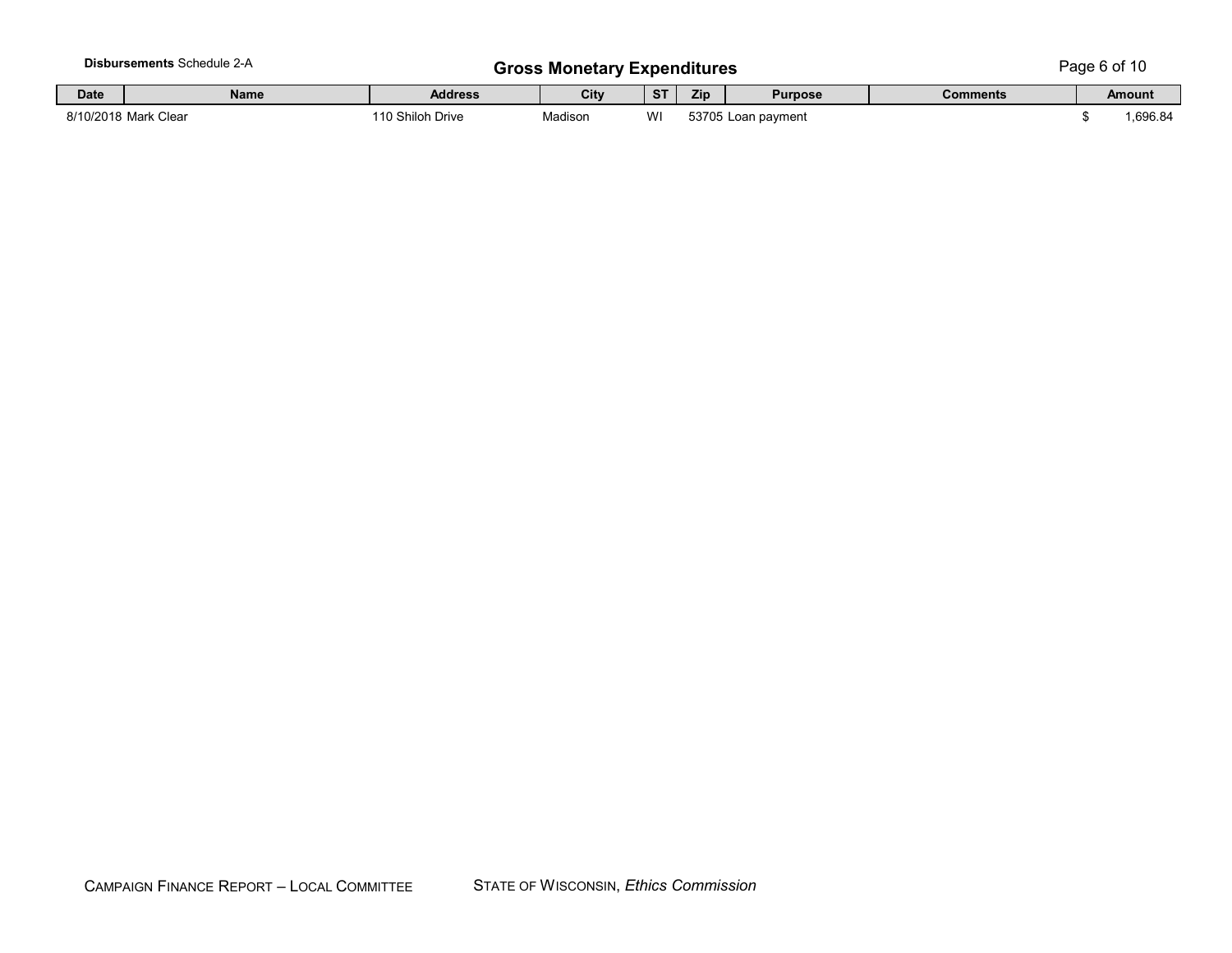| . Schedule 1<br>'sements<br>Disburs<br>7-P<br>.<br>⊃aɑe<br>Out.<br>Contributions to Committees (Transfers-<br>Monetary <b>1</b> |  |   |  |  |  |      | w   | 11       |  |  |  |  |  |  |  |
|---------------------------------------------------------------------------------------------------------------------------------|--|---|--|--|--|------|-----|----------|--|--|--|--|--|--|--|
|                                                                                                                                 |  | . |  |  |  | $-1$ | $-$ | <u>—</u> |  |  |  |  |  |  |  |

| <b>Date</b> | <b>Committee Name</b> | Address | City | $\sim$ | Zin | Comments | Amount |
|-------------|-----------------------|---------|------|--------|-----|----------|--------|
|             | <b>NONE</b>           |         |      |        |     |          |        |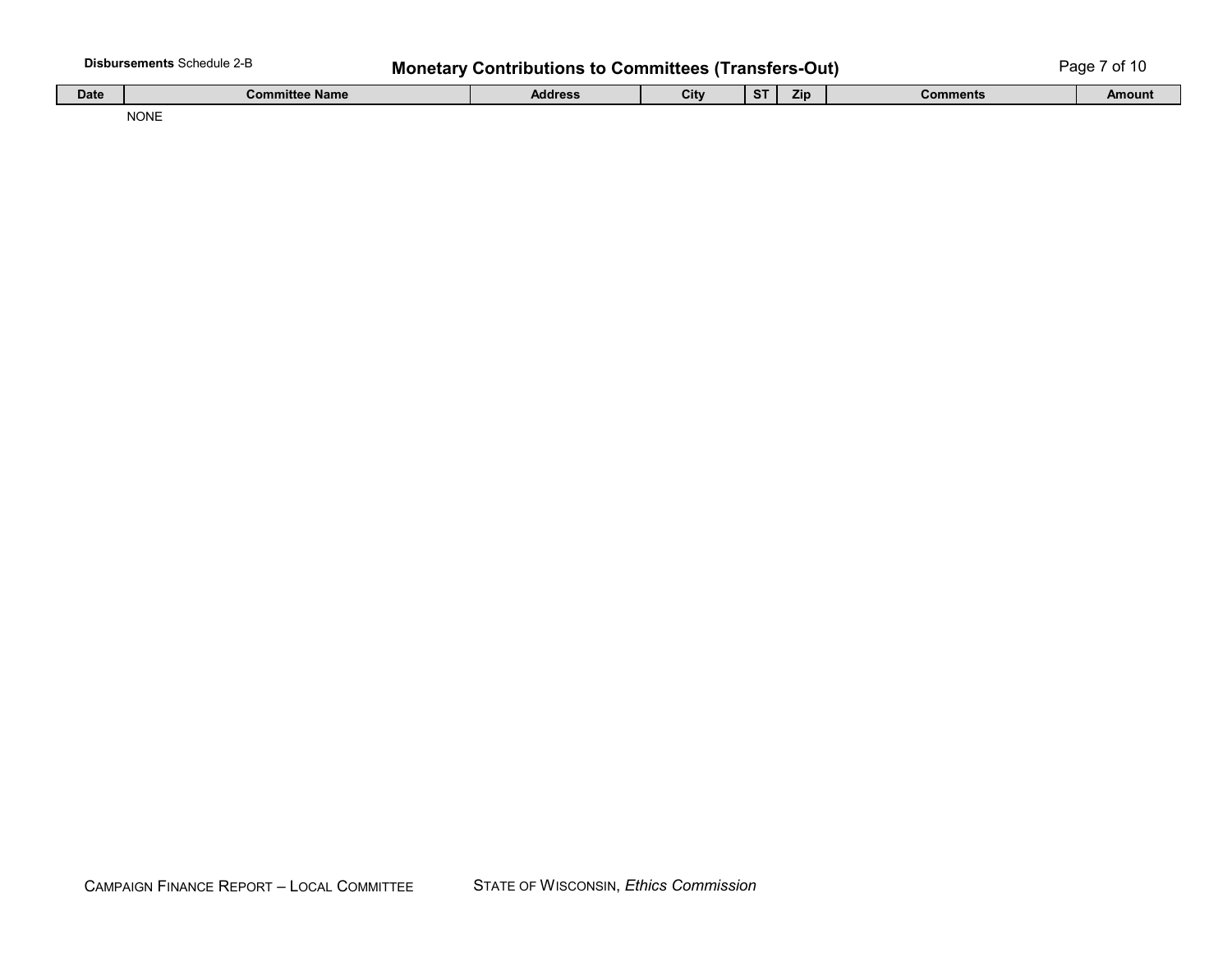| <b>Disbursements Schedule 2-C</b> |             |                | .<br><b>Contributions Made</b><br>-Kind |       |     |          | ' cade : |
|-----------------------------------|-------------|----------------|-----------------------------------------|-------|-----|----------|----------|
| <b>Date</b>                       | <b>Name</b> | <b>Address</b> | City                                    | $C$ T | Zip | Comments | Value    |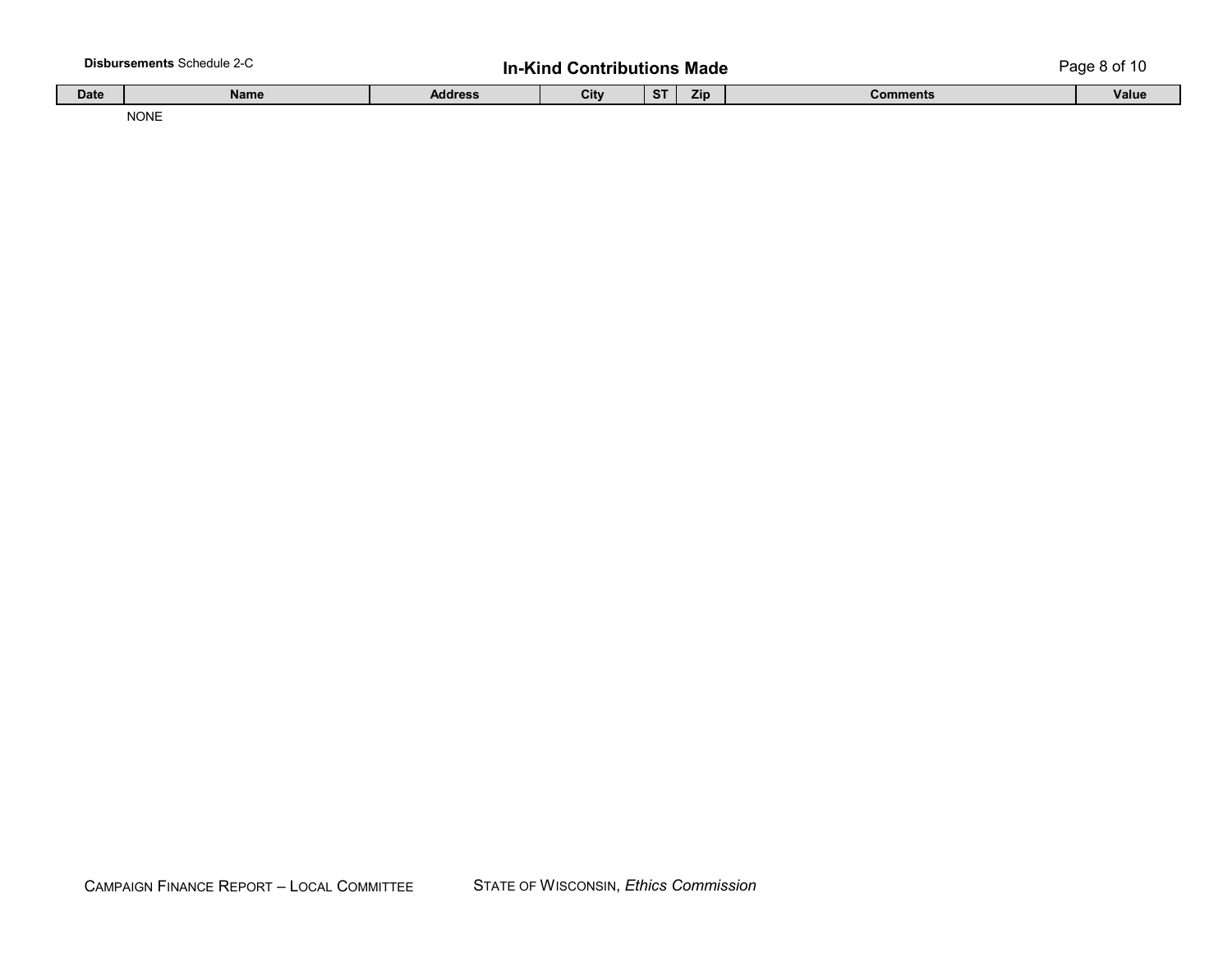### **Incurred Obligations Excluding Loans (Unpaid Bills)** Page 9 of 10

| <b>Date</b> | Name | Address | City | <b>ST</b> | Zip | <b>Purpose</b> | Outstanding<br>Balance,<br><b>Beginning of</b><br>Period | New Obligation<br><b>This Period</b> | Outstanding<br>Balance, Close<br>of Period |
|-------------|------|---------|------|-----------|-----|----------------|----------------------------------------------------------|--------------------------------------|--------------------------------------------|
|-------------|------|---------|------|-----------|-----|----------------|----------------------------------------------------------|--------------------------------------|--------------------------------------------|